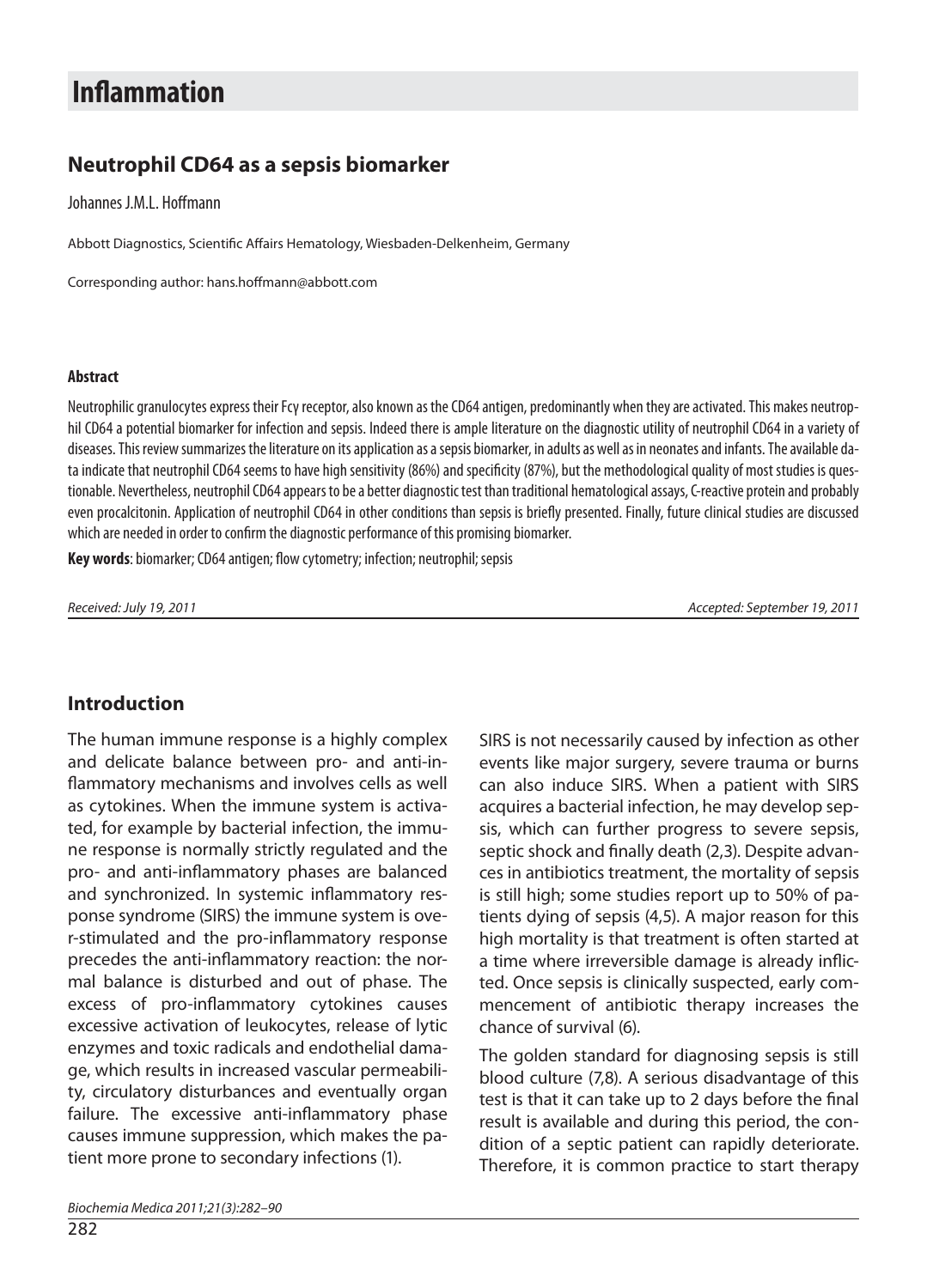with broad-spectrum antibiotics before the results of blood culture are known. However, administration of antibiotics to patients who have no bacterial infection is not only unnecessary, but is expensive and can contribute to developing bacterial resistance to antibiotics, too. Therefore, clinicians are in need of biomarkers that can reliably detect sepsis or its associated infection in an early stage or exclude infection so that timely decisions on starting or ter minating antibiotic treat ment can be made (7,8).

### **Neutrophil CD64 as a biomarker**

Expression of the CD64 antigen on neutrophils has been under investigation for some years as a biomarker of infection and sepsis. It has several characteristics that make is well suited for clinical application: on resting neutrophils CD64 expression is low and after activation it is significantly upregulated within few hours. Once the activation stimulus disappears, CD64 expression returns to its basal level in few days. Moreover, CD64 is relatively stable after blood collection and the assay is straightforward and requires only small sample volume. Last but not least, CD64 expression represents a physiological process which plays a key role in the innate immune response: neutrophils acting as phagocytes.

The CD64 antigen is the high affinity receptor for the Fcy part of the IgG heavy chain and can bind monomeric IgG1 and IgG3 as well as aggregated IgG (9). Phagocytosis of bacteria and other microorganisms is mediated by this FcγRI receptor. In contrast to monocytes where CD64 antigen is constitutively expressed, resting neutrophils have very low levels of CD64 antigen on their membrane, approximately 1000 molecules per cell (10). CD64 expression is increased upon activation of neutrophils by pro-inflammatory cytokines within 4-6 hours and can reach more than 10-fold higher levels than in resting conditions, allowing good discrimination between resting and activated neutrophils (11,12).

### **Diagnostic performance in adults with sep sis**

In the last few years various investigators have focused their research on the clinical utility of neutrophil CD64 as a marker for sepsis or systemic infection (Table 1). Davis was the first who reported a study in which CD64 was measured in patients who were later determined to have had sepsis (13). As this study was retrospective and samples selection was performed in the hematology laboratory, it should be best regarded as a "proof of principle" investigation. Anyway, it demonstrated the diagnostic potential of CD64 and also showed that neutrophil CD64 performed better than all other laboratory tests that were then in use. A subsequent study by the same group prospectively included patients presenting at the emergency department. The results confirmed those of their previous study: CD64 had the highest sensitivity and specificity in detecting systemic infection or sepsis (14). Remarkably, the cut-off level used for neutrophil CD64 was considerably lower than in the first study; unfortunately an explanation was not provided (13,14). Livaditi and coworkers reported the first study that enrolled critically ill patients from an intensive care unit (ICU), which represents the clinical situation in which sepsis biomarkers likely have the most relevant application. These authors found that serum interleukin-6 (IL-6) and IL-8 as well as neutrophil CD64 best evaluated the severity of sepsis in an early stage, whereas CD64 and IL-8 could also predict mortality (15). A larger study involving adult sepsis patients was published by Cardelli et al (16). They included 112 ICU patients who were clinically sus pected of having sepsis; in 52 of the sepatients sepsis was proven by positive blood culture. Neutrophil CD64 was able to distinguish these patients from the ones in whom sepsis could not be proven with very high sensitivity and specificity. Moreover, CD64 appeared to be more specific than procalcitonin (16). A similar study, albeit in a much lower number of patients, was undertaken by Danikas and colleagues, who showed that high CD64 expression on neutrophils was favorably correlated with survival (17). Another small study in patients suspected of sepsis thus far only appeared as an abstract with limited details; also here high sen sitivity and specificity for identifying patients with positive blood culture was reported (18). Further, a recent report by Hsu et al showed that in patients in a respiratory ICU neutrophil CD64 was better than procalcitonin for distinguishing SIRS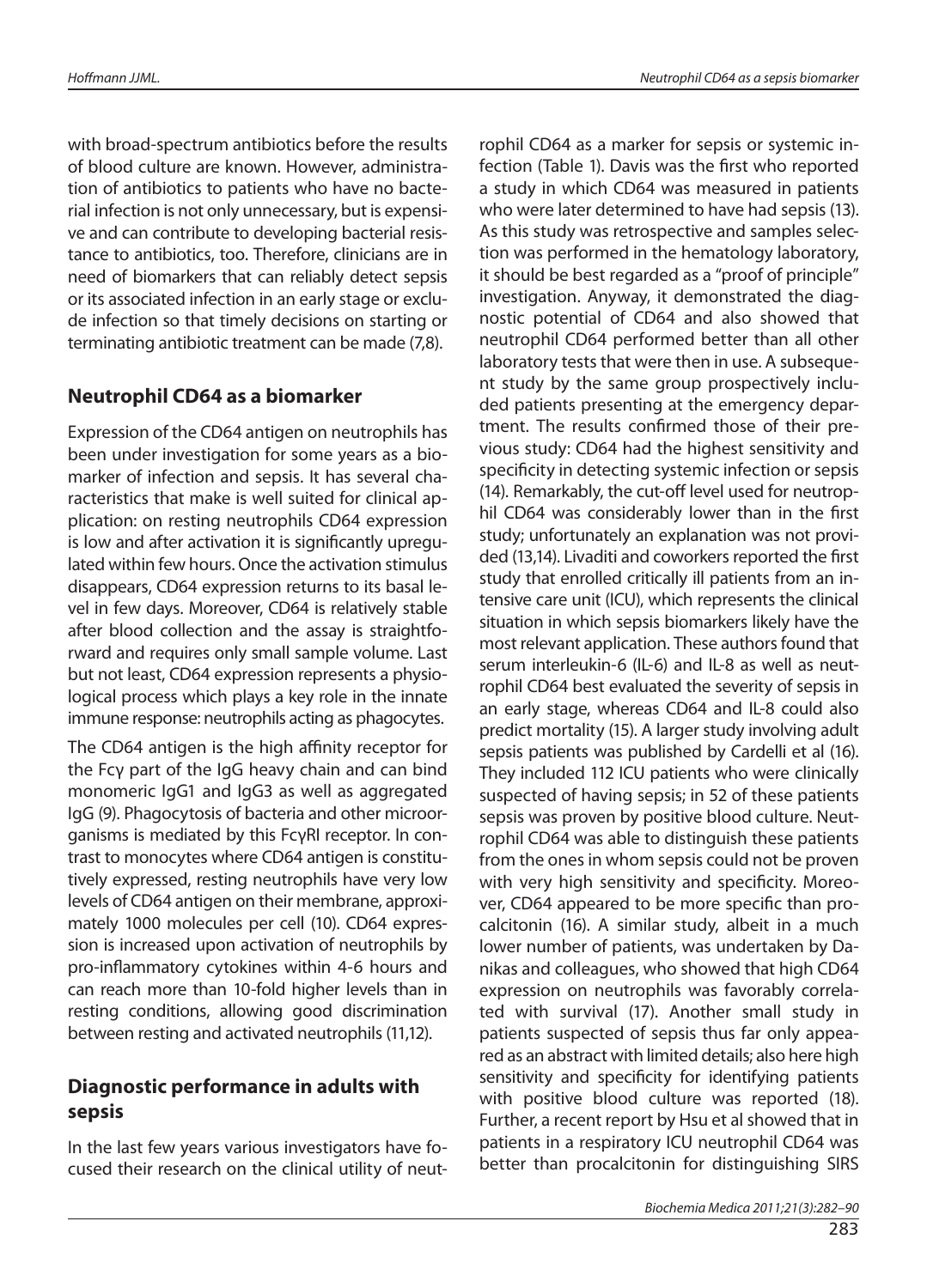| <b>Study</b><br>(reference) | N   | <b>Patient selection criteria</b>                                                                                                                      | Sensitivity /<br><b>Specificity</b> | <b>AUC</b><br>(95% CI)     | <b>Cut-off value</b> |
|-----------------------------|-----|--------------------------------------------------------------------------------------------------------------------------------------------------------|-------------------------------------|----------------------------|----------------------|
| Davis (13)                  | 160 | Random selection in the hematology laboratory,<br>retrospective classification as to inflammation,<br>infection or sepsis by clinical score            | 94% / 85%                           |                            | 5000 MESF units      |
| Davis (14)                  | 100 | Random selection of patients in the emergency<br>department, retrospective classification as to<br>inflammation, infection or sepsis by clinical score | 88%/77%                             |                            | 2000 MESF units      |
| Livaditi (15)               | 47  | Sepsis; severe sepsis; septic shock                                                                                                                    | 95% / 100%                          | 0.98<br>$(-)$              | 2566 molecules/cell  |
| Cardelli (16)               | 112 | Sepsis with positive blood culture; sepsis<br>suspected, but negative blood culture                                                                    | 96% / 95%                           | 0.97<br>$(-)$              | 2398 molecules/cell  |
| Danikas (17)                | 31  | Severe sepsis or septic shock                                                                                                                          | 60% / 100%                          | 0.892<br>$(-)$             | MFI 2.45             |
| Lobreglio (18)              | 30  | Sepsis with positive blood culture; control<br>patients without infection                                                                              | 92% / 100%                          |                            | CD64 index 1.5       |
| Hsu (19)                    | 66  | Septic shock; severe sepsis; SIRS with acute<br>respiratory failure                                                                                    | 89%/96%                             | 0.928<br>$(-)$             | 4300 molecules/cell  |
| Gámez-Díaz (20)             | 361 | Emergency department patients with possible<br>sepsis (infection, fever of unknown cuase,<br>delirium or unexplained hypotension)                      | 66%/65%                             | 0.706<br>$(0.664 - 0.748)$ | CD64 index 1.7       |

**TABLE 1.** Summary of studies on the diagnostic performance of neutrophil CD64 in adult patients with sepsis.

AUC - area under the ROC curve: CI - confidence interval: MESF - molecules of equivalent soluble fluorochromes: MFI - mean fluorescence intensity.

from severe sepsis and septic shock (19). In addition, CD64 was found to be associated with mortality in this study. Very recently Gámez-Díaz et al. published the results of the largest study ever (20). They investigated emergency department patients with suspected infection, fever, delirium or acute hypotension of unclear origin. Of the 631 patients included, 416 (66%) were deemed to have sepsis. The sensitivity of neutrophil CD64 for a diagnosis of sepsis was  $66%$  and the specificity  $65%$  (20).

A critical overview of almost all the above studies is provided in two recent review papers (21,22). Unfortunately, most of the studies have been performed on relatively small patients groups and have serious methodological shortcomings (22). Nonetheless, the results are generally well in agreement. The pooled sensitivity of CD64 for detecting infection or sepsis was reported as 79% and the specificity 91% (22). However, the calculations in this meta-analysis were performed using studies with highly variable design: both adults and neonates were included and patients with sepsis, systemic infections and local infections were

mixed, which is not representative of neutrophil CD64 as a sepsis biomarker. When considering studies on septic adult patients only, the overall sensitivity would be 88.3% (95% confidence interval 78.1-94.1%) while the specificity would amount to 87.6% (71.8-95.2%) (Table 1). Combining these studies has its limitations, though. The individual studies had highly different designs, the inclusion criteria were not always similar, they generally used small numbers of patients and there was substantial variation in analytical methodology as well as in definition of the cut-off value (Table 1). Taken together, there is evidently a need for much larger, multicenter studies with uniform inclusion criteria and standardized analytical methods in order to fully appreciate the clinical utility of neutrophil CD64 as a sepsis marker in an ICU setting.

### **Diagnostic performance in neonates and chil dren wi th sep sis**

Neonatal sepsis is different from adult sepsis in several respects and therefore a separate discussion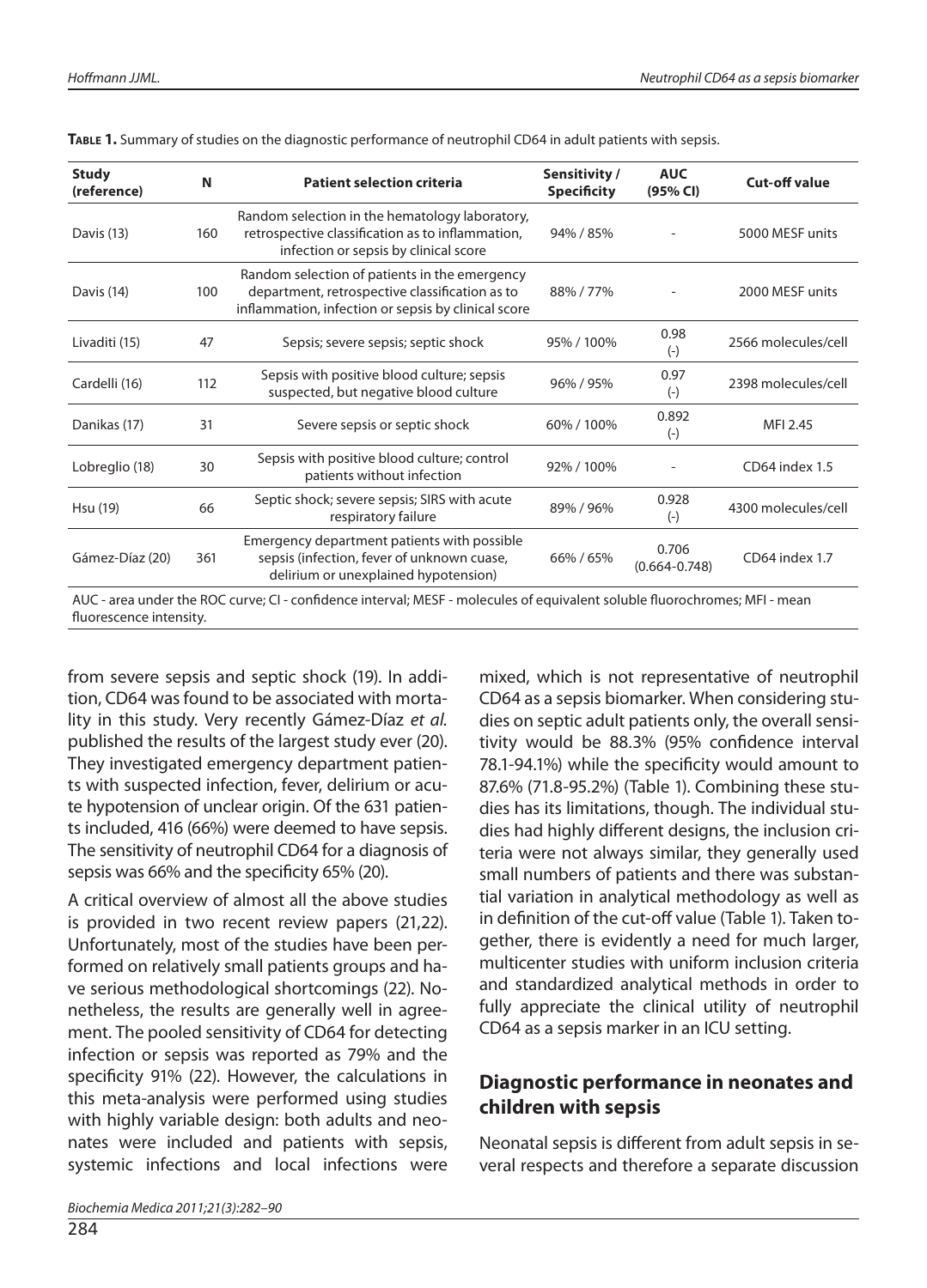is warranted. The clinical signs and symptoms often are more subtle and non-specific than in adults, a clinical score system has no clear advantage and traditional laboratory tests have poor diagnostic performance (23,24). Therefore, neutrophil CD64 would be a candidate sepsis biomarker also in neonates and children. However, healthy neonates reportedly have higher CD64 expression on their neutrophils than adults (25,26), which might influence the diagnostic power of the test.

Table 2 summarizes the current literature on neutrophil CD64 as a biomarker for neonatal and childhood sepsis. Layseca-Espinosa et al. showed that neutrophil CD64 was a highly specific indicator of neonatal sepsis, albeit with low sensitivity (27). These authors used the percentage of CD64-positive cells as a criterion; however, it has been shown that CD64 fluorescence intensity, either as mean fluorescence index (MFI) or as an index relative to standard beads, is a better discriminator than percentage CD64-positive neutrophils (28,29). Ng and colleagues demonstrated the utility of CD64 as a bio marker of late-onset infection in preterm, very low birthweight infants: both at the first clinical suspicion of sepsis as well as 24 hours later, the diagnostic performance of neutrophil CD64 was much better than all other markers investigated (30). The combination of neutrophil CD64 expres-

| <b>Study (reference)</b> | N   | <b>Patient selection criteria</b>                                                                                                                                         | Sensitivity /<br><b>Specificity</b> | <b>AUC</b><br>(95% CI)     | <b>Cut-off value</b>        |
|--------------------------|-----|---------------------------------------------------------------------------------------------------------------------------------------------------------------------------|-------------------------------------|----------------------------|-----------------------------|
| Layseca-Espinosa<br>(27) | 63  | Neonates with culture-positive sepsis;<br>neonates with culture-negative, clinical sepsis;<br>severely ill neonates without infection; healthy<br>newborns                | 26% / 97%                           |                            | 31% CD64+ cells             |
| Ng (30)                  | 110 | Preterm infants with culture-proven infection;<br>preterm infants with suspicion of sepsis, but no<br>infection proven; healthy, very low birth weight<br>preterm infants | 95% / 88%                           |                            | 4000 molecules/cell         |
| Ng (31)                  | 359 | Term infants with culture-proven infection;<br>term infants with suspicion of sepsis, but no<br>infection proven; healthy, term infants                                   | 97%/72%                             | 0.88(0 h)<br>0.94(24 h)    | 5500 molecules/cell         |
| Groselj-Grenc (29)       | 56  | Neonates and children with SIRS and<br>culture-proven sepsis; neonates and children<br>with SIRS                                                                          | 86% / 100%                          |                            | CD64 index 2.19             |
| Bhandari (33)            | 173 | Neonates with culture-proven sepsis; neonates<br>with suspected sepsis, but infection proven;<br>neonates without sepsis                                                  | 80%/79%                             | 0.852<br>$(0.806 - 0.890)$ | CD64 index 4.02             |
| Groselj-Grenc (32)       | 36  | Neonates with SIRS and culture-proven sepsis;<br>neonates with SIRS                                                                                                       | 77% / 79%                           | 0.82<br>$(0.68 - 0.92)$    | CD64 index 1.86             |
| Groselj-Grenc (32)       | 36  | Children with SIRS and culture-proven sepsis;<br>children with SIRS                                                                                                       | 71% / 100%                          | 0.88<br>$(0.73 - 0.97)$    | CD64 index 2.38             |
| Dilli (34)               | 109 | Neonates with proven sepsis; neonates with<br>clinical sepsis; neonates with non-infectious<br>disease; healthy newborns                                                  | 87% / 85%                           | 0.90<br>$(0.83 - 0.96)$    | MFI 87.7<br>CD64 index 4.39 |
| Zeitoun (35)             | 98  | Neonates with culture-proven sepsis; neonates<br>with clinical sepsis, culture negative; healthy<br>newborns                                                              | 92% / 71%                           | 0.94<br>$(0.86 - 0.99)$    | CD64 index 2.6              |
| Lam (36)                 | 310 | Neonates with intra-abdominal sepsis;<br>neonates with extra-abdominal sepsis;<br>neonates without sepsis                                                                 | 79-85% /<br>73-89%                  | 0.89<br>$(-)$              | 6010 molecules/cell         |
|                          |     | AUC - area under the ROC curve; CI - confidence interval; MFI - mean fluorescence intensity.                                                                              |                                     |                            |                             |

Biochemia Medica 2011;21(3):282–90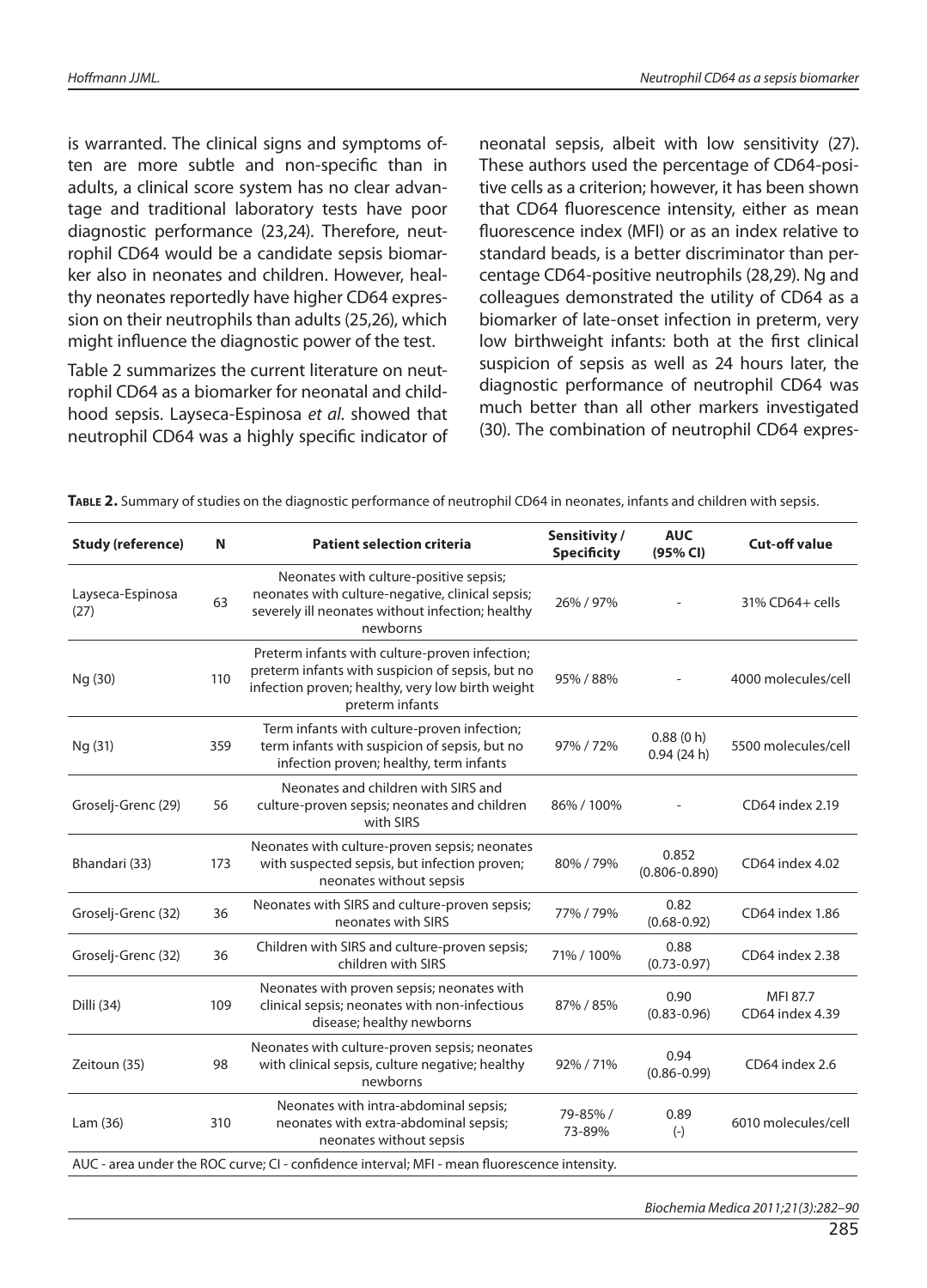sion with either serum C-reactive protein or IL-6 even enhanced the sensitivity to 100%, meaning that these markers together can be used to exclude infection (30). Some years later the same group published a very similar study, but now on earlyonset infection in term infants; they enrolled the largest number of patients reported up to now. This study confirmed the very high sensitivity of neutrophil CD64, but in contrast to their previous study addition of CRP improved the diagnostic power of CD64 only marginally (31). A smaller study in critically ill neonates and infants by Groselj-Grenc used the standardized CD64 index for the first time and demonstrated its superiority over all other infection markers (29). In a follow-up study the same authors presented evidence that neutrophil CD64 was the best individual marker for bacterial sepsis in children, whereas the test performed somewhat less in neonates (32). However, both patient groups were of limited size and might actually not warrant this conclusion. Bhandari et al. conducted the third-largest study in neonates with suspected sepsis and also these authors found that neutrophil CD64 index had the best diagnostic performance for culture-positive sepsis compared with all traditional hematologic assays (33). In the study by Dilli et al., performed on over 100 patients in a neonatal ICU, the neutrophil CD64 index again was found to be the test with the highest sensitivity, with no difference between neutrophil CD64 index and MFI (34). Combination of CD64 index with CRP and IL-6 increased the sensitivity and the negative predictive value to 100%, allowing reliable exclusion of infection. Slightly lower diagnostic performance was reported by Zeitoun and coworkers, also when the CD64 index was combined with serum IL-10 (35). Recently, Lam et al. demonstrated in a large-scale study that neutrophil CD64 was useful in neonates suspected of abdominal infection and sepsis, in particular in combination with conventional X-ray imaging for excluding an infectious cause of disease (36).

Overall, these nine studies in neonates and children give a reasonably consistent impression of the diagnostic performance of neutrophil CD64 in sepsis and severe infection. The composite sensitivity (83.4%; 95% CI = 70.0-91.5%) and specificity Until recently it seemed that neutrophil CD64 had higher sensitivity and specificity in adults with sepsis than in neonates and children. However, the most recent paper (20) changed the situation. The summary ROC curves of adults and neonates and children do no longer show statistical differences and therefore can reliably be combined. The overall summary ROC curve demonstrates that neutrophil CD64 can detect sepsis with a sensitivity of 85.7% (95% CI = 77.5-91.2%) and specificity of 87.4% (95% CI = 79.3-92.6%), as shown in Figure 1. The positive like lihood ratio is 6.79 (95% CI = 4.02-11.47) and the negative like lihood ratio 0.16 (95%)  $CI = 0.10 - 0.26$ .



**FIGURE 1.** Summary ROC curve of 17 studies reporting on the diagnostic performance of neutrophil CD64 as a sepsis biomarker. Each study is represented by a square, the size of which is proportional to the number of patients included. The black dot is the composite sensitivity and specificity; the area around it represents the 95% confidence range.

#### **Marker of disease severity**

Neutrophil CD64 expression is not only useful for the diagnosis of systemic infection and sepsis, but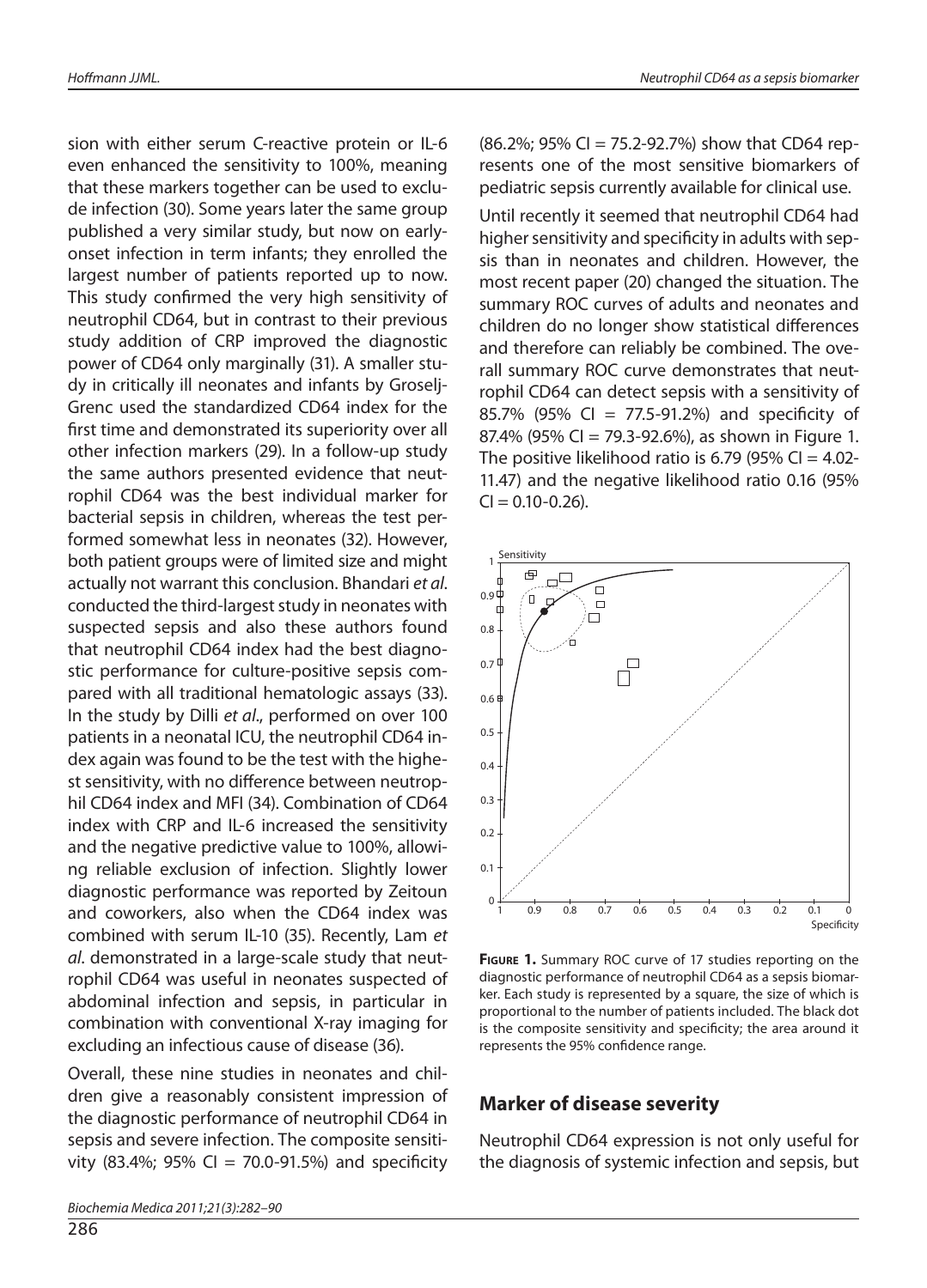several authors have also reported its value as an indicator of sepsis severity: patients with septic shock generally show the highest CD64 values, higher than in severe sepsis and much higher than in sepsis and SIRS (12,15,19,37). The latter authors also demonstrated that patients receiving adequate antibiotic therapy had a quick decrease of their CD64 index, in parallel with an improvement in their clinical condition (37). It is not only in sepsis that CD64 is a good indicator of disease severity; the same finding has been reported in local infections, too  $(38)$ .

### **Prognostic information**

According to several authors, neutrophil CD64 contains also prognostic information as to survival. However, the available data are highly contradictory. Several publications reported that survival could be predicted by a low CD64 expression  $(12,15,19,39,40)$ , whereas others indicated that high CD64 would be an indicator of favorable prognosis (17,41). Most likely the small patient groups and the design of the studies explain these conflicting findings.

### **Diagnostic performance in other in fec ti ve and in fl am ma to ry di sea ses**

Apart from systemic infection and sepsis, there is a wide variety of other disease states in which the diagnostic utility of neutrophil CD64 has been suggested. One of the most useful applications is probably the ability of neutrophil CD64 to distinguish between bacterial infection and acute flares in rheu matoid arthritis and other autoim mune disorders (42-47). Further, CD64 has been found useful as a marker of postoperative infection in patients undergoing musculoskeletal (38), cardiac (48) or vas cular surgery (49). CD64 index was a valuable tool in inflammatory bowel disease, too (50). A recent review indicated that neutrophil CD64 is not only increased in bacterial infection, but also in viral infection, depending on the type of virus (26). Finally, CD64 has successfully been used in familial Mediterranean fever (51) and as a rejection marker in transplant patients (52).

# **Ana lyti cal as pec ts of neut rop hil CD64 as say**

Flow cytometry is the method of choice for determining neutrophil CD64. In the early years authors used density gradient centrifugation for isolating neutrophils followed by indirect immunofluorescence for detecting CD64 expression. Nowadays, virtually all investigators use direct immunofluorescence in whole blood using a lyse-no-wash method (13,29). The intra-laboratory imprecision seems to be low with coefficient of variation 3-6% and  $<$  12%, respectively (53,54). Data on the interlaboratory variation have not been reported. The assay can conveniently be performed in a small volume of EDTA-anticoagulated blood and the CD64 antigen is stable for 36 or 72 hours at room temperature (13,50).

Like with most flow cytometric assays, the determination of neutrophil CD64 lacks standardization. As shown in Tables 1 and 2, various methods are in use for expressing CD64 on neutrophils: percentage of CD64-positive cells, mean or median fluorescence intensity (MFI) and as an index relative to standardized beads. The latter method is available as a commercial kit (Trillium Diagnostics, Brewer, ME, USA). It comes in two formats: one for use on flow cytometers (32,35,37,55) and one for the CELL-DYN Sapphire hematology analyzer, which allows practical full automation and does not require flow cytometry expertise (18,41,54,56). Both kit methods use FITC-labeled CD64 and PElabeled CD163 monoclonal antibodies and contain calibrated fluorescent beads for standardization. Lymphocytes and monocytes are used as negative and positive internal control, respectively. The assay requires 50 µL of blood and can be completed within 1 hour on a standard flow cytometer and within 20 minutes on the Sapphire analyzer. Thanks to the calibrated beads, the kit method has the potential of inter-laboratory comparability of re sults, although data have not yet been published.

### **Critical assessment of the literature**

The general picture that arises when reading the available literature is that neutrophil CD64 seems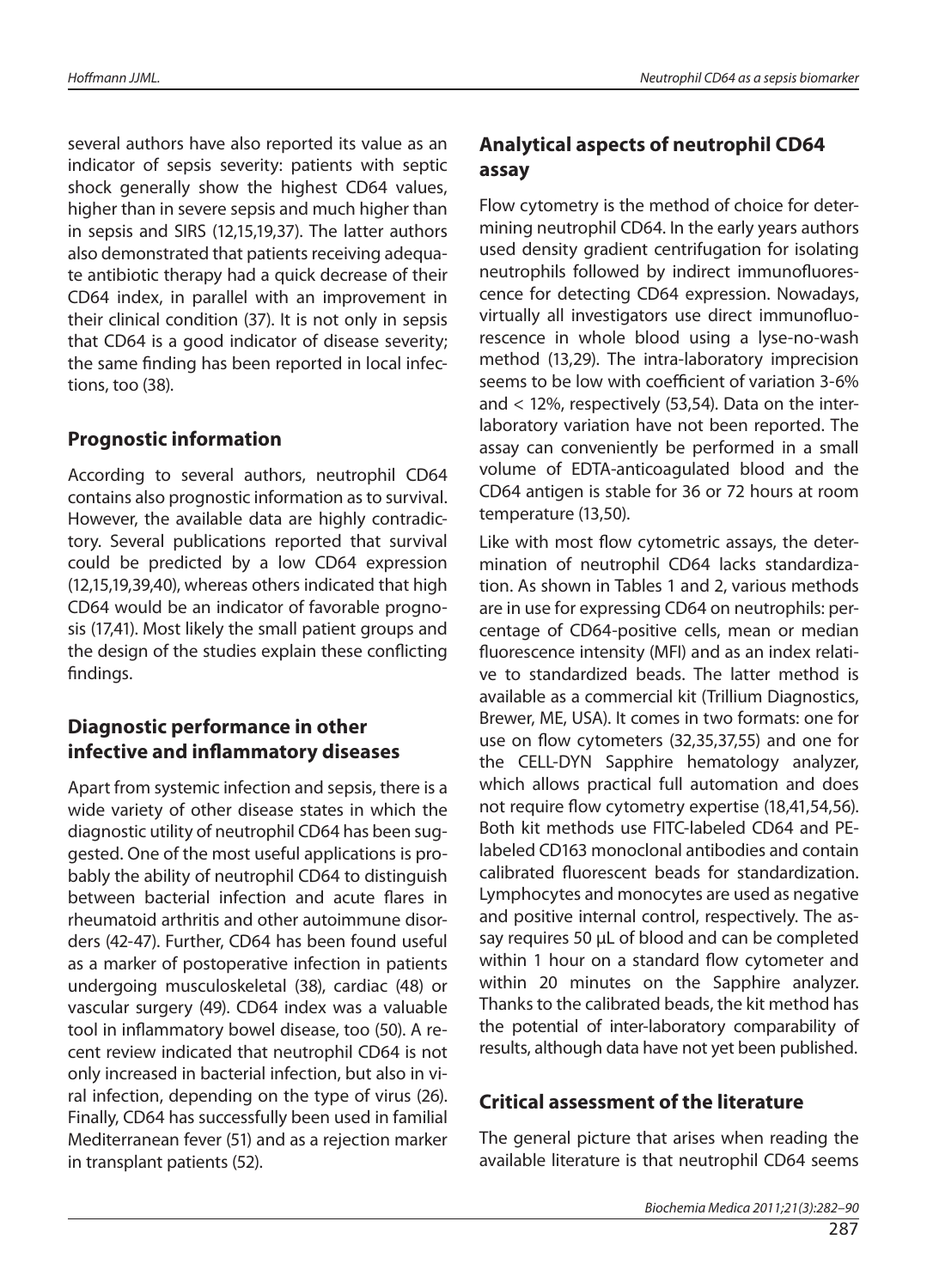to be a highly sensitive and reasonably specific biomarker for sepsis and other infections. However, there are several factors that should nuance these positive reports. The two most important have already been mentioned above: nearly all studies included relatively small patient numbers and the methodological quality of reported studies is mediocre (22). In addition, there is an enormous variation in criteria for selecting patients, differences in the definition of sepsis as well as poorly standardized analytical methodology. Sometimes, healthy subjects are used as a control group, which does not represent the conditions in which a sepsis biomarker is clinically used and moreover, this practice can easily overestimate the power of a diagnostic test.

This all does not mean that we should disregard these studies. They present a highly promising and strong indication, but not sufficiently solid scientific evidence that neutrophil CD64 expression is a bio marker for sepsis that can be recommended for routine use. This needs to be confirmed by largescale, prospective, multicenter, preferably casecontrol studies of good methodological quality. The definition of sepsis should be in accordance with widely accepted criteria  $(2,3)$ , blood cultures should be performed as the reference standard, patients in whom sepsis was clinically suspected but could not be objectively proven should be used rather than healthy controls for calculating sen sitivity and specificity for sepsis patients, the analytical method for CD64 should be standardi-

#### **Re fe ren ces**

- 1. Rittirsch D, Flierl MA, Ward PA. Harmful molecular mechanisms in sepsis. Nature Rev Immunol 2008;8:776-87.
- 2. Levy MM, Fink MP, Marshall JC, Abraham E, Angus D, Cook D, et al. 2001 SCCM/ESICM/ACCP/ATS/SIS International Sepsis Definitions Conference. Crit Care Med 2003;31:1250-6.
- 3. Calandra T, Cohen J, International Sepsis Forum Definition of Infection in the ICUCC. The international sepsis forum consensus conference on definitions of infection in the intensive care unit. Crit Care Med 2005;33:1538-48.
- 4. Dombrovskiy VY, Martin AA, Sunderram J, Paz HL. Rapid increase in hospitalization and mortality rates for severe sepsis in the United States: a trend analysis from 1993 to 2003. Crit Care Med 2007;35:1244-50.

zed and calibrated using beads. In addition, disease severity should be scored using well accepted systems and the clinical follow-up should be long enough to document sepsis-related mortality. Furthermore it would be interesting to study neutrophil CD64 as a tool for monitoring therapy, like is currently being done for procalcitonin.

#### **Conclusions**

Despite the poor methodological quality of the available literature, it is evident that neutrophil CD64 is a very promising sepsis biomarker, undoubtedly much better than traditional hematologic parameters and CRP and probably also better than procalcitonin (57). Neutrophil CD64 seems to perform equally well in adults and in neonates and infants. The CD64 assay is relatively simple and can easily be implemented in practice. However, validation in large multicenter studies is required before neutrophil CD64 can be recommended as a sepsis biomarker for routine use in ICU patients.

### **Ac knowled ge men ts**

The author is indebted to Fabian Röthleithner for his expert statistical advice.

#### **Potential conflict of interest**

The author is an employee of Abbott Diagnostics, manufacturer of a hematology analyzer that can be used to measure neutrophil CD64 using a thirdparty reagent kit.

- 5. Engel C, Brunkhorst FM, Bone HG, Brunkhorst R, Gerlach H, Grond S, et al. Epidemiology of sepsis in Germany: results from a national prospective multicenter study. Intens Care Med 2007;33:606-18.
- 6. Kumar A, Roberts D, Wood KE, Light B, Parrillo JE, Sharma S, et al. Duration of hypotension before initiation of effective antimicrobial therapy is the critical determinant of survival in human septic shock. Crit Care Med 2006;34:1589-96.
- 7. Chan T, Gu F. Early diagnosis of sepsis using serum biomarkers. Expert Rev Mol Diagn 2011;11:487-96.
- 8. Faix JD. Established and novel biomarkers of sepsis. Biomarkers Med 2011;5:117-30.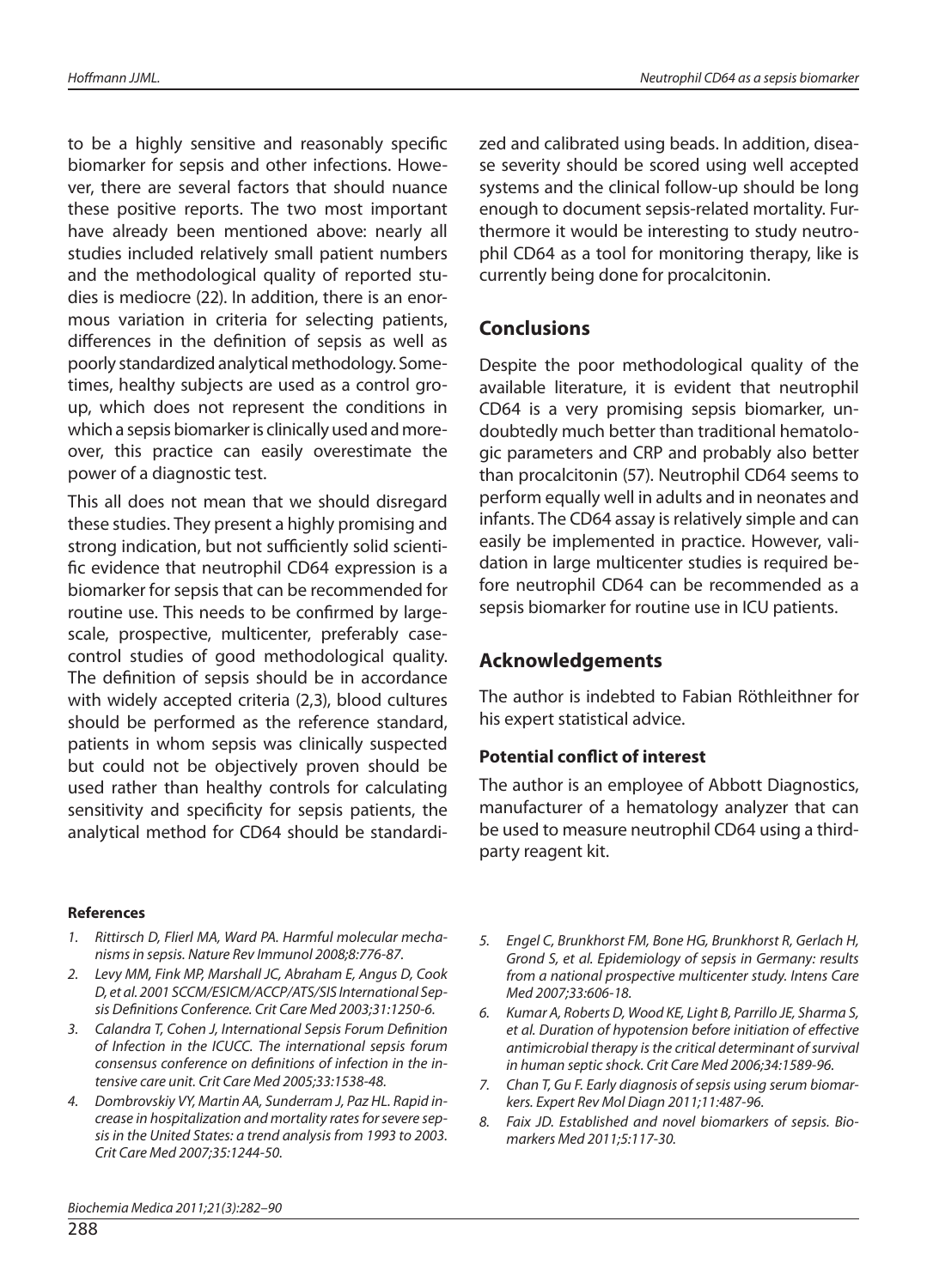- 9. Schiff DE, Rae J, Martin TR, Davis BH, Curnutte JT, Increased phagocyte Fc gammaRI expression and improved Fc gamma- receptor-mediated phagocytosis after in vivo recombinant human interferon-gamma treatment of normal human subjects. Blood 1997;90:3187-94.
- 10. Barth E, Fischer G, Schneider EM, Wollmeyer J, Georgieff M, Weiss M. Differences in the expression of CD64 and mCD14 on polymorphonuclear cells and on monocytes in patients with septic shock. Cytokine 2001;14:299-302.
- 11. Davis BH. Improved diagnostic approaches to infection/ sepsis detection. Expert Rev Mol Diagn 2005;5:193-207.
- 12. Song SH, Kim HK, Park MH, Cho HI. Neutrophil CD64 expression is associated with severity and prognosis of disseminated intravascular coagulation. Thromb Res 2008;121:499-507.
- 13. Davis BH, Bigelow NC. Comparison of neutrophil CD64 expression, manual myeloid immaturity counts, and automated hematology analyzer flags as indicators of infection or sepsis. Lab Hematol 2005;11:137-47.
- 14. Davis BH, Olsen SH, Ahmad E, Bigelow NC. Neutrophil CD64 is an improved indicator of infection or sepsis in emergency department patients. Arch Pathol Lab Med 2006;130:654-61.
- 15. Livaditi O, Kotanidou A, Psarra A, Dimopoulou I, Sotiropoulou C, Augustatou K, et al. Neutrophil CD64 expression and serum IL-8: sensitive early markers of severity and outcome in sepsis. Cytokine 2006;36:283-90.
- 16. Cardelli P, Ferraironi M, Amodeo R, Tabacco F, de Blasi RA, Nicoletti M, et al. Evaluation of neutrophil CD64 expression and procalcitonin as useful markers in early diagnosis of sepsis. Int J Immunopathol Pharmacol 2008;21:43-9.
- 17. Danikas DD, Karakantza M, Theodorou GL, Sakellaropoulos GC, Gogos CA. Prognostic value of phagocytic activity of neutrophils and monocytes in sepsis Correlation to CD64 and CD14 antigen expression. Clin Exp Immunol 2008;154:87-97.
- 18. Lobreglio GB, d'Aversa P, Leo L, Scolozzi S, Fiore G. Quantitative expression of CD64 on neutrophil granulocytes as early marker of sepsis or severe infection. Haematologica 2008;93:21.
- 19. Hsu KH, Chan MC, Wang JM, Lin LY, Wu CL. Comparison of Fcgamma receptor expression on neutrophils with procalcitonin for the diagnosis of sepsis in critically ill patients. Respirol 2011;16:152-60.
- 20. Gámez-Díaz LY, Enriquez LE, Matute JD, Velásquez S, Gómez ID, Toro F, et al. Diagnostic Accuracy of HMGB-1, sTREM-1, and CD64 as Markers of Sepsis in Patients Recently Admitted to the Emergency Department. Acad Emerg Med 2011;18:807-15.
- 21. Hoffmann JJML. Neutrophil CD64: a diagnostic marker for infection and sepsis. Clin Chem Lab Med 2009;47:903-16.
- 22. Cid J, Aguinaco R, Sánchez R, García-Pardo G, Llorente A. Neutrophil CD64 expression as marker of bacterial infection: a systematic review and meta-analysis. J Inf 2010;60:313-9.
- 23. Ng PC. Diagnostic markers of infection in neonates. Archives of Disease in Childhood 2004;89:F229-35.
- 24. Arnon S, Litmanovitz I. Diagnostic tests in neonatal sepsis. Curr Opin Infect Dis 2008;21:223-7.
- 25. Fjaertoft G, Håkansson L, Foucard T, Ewald U, Venge P. CD64 Fcgamma receptor I cell surface expression on maturing neutrophils from preterm and term newborn infants. Acta Paediatr 2005;94:295-302.
- 26. Nuutila J. The novel applications of the quantitative analysis of neutrophil cell surface FcgammaRI CD64 to the diagnosis of infectious and inflammatory diseases. Curr Opin Infect Dis 2010;23:268-74.
- 27. Layseca-Espinosa E, Pérez-González LF, Torres-Montes A, Baranda L, de la Fuente H, Rosenstein Y, González-Amaro R. Expression of CD64 as a potential marker of neonatal sepsis. Ped Allergy Immunol 2002;13:319-27.
- 28. Fjaertoft G, Håkansson LD, Pauksens K, Sisask G, Venge P. Neutrophil CD64 FcgammaRI expression is a specific marker of bacterial infection: a study on the kinetics and the impact of major surgery. Scand J Inf Dis 2007;39:525-35.
- 29. Groselj-Grenc M, Ihan A, Derganc M. Neutrophil and monocyte CD64 and CD163 expression in critically ill neonates and children with sepsis: comparison of fluorescence intensities and calculated indexes. Mediat Inflamm 2008;2008:202646.
- 30. Ng PC, Li K, Wong RPO, Chui KM, Wong E, Fok TF. Neutrophil CD64 expression: a sensitive diagnostic marker for late- onset nosocomial infection in very low birthweight infan ts. Ped Res 2002;51:296-303.
- 31. Ng PC, Li G, Chui KM, Chu WCW, Li K, Wong RPO, et al. Neutrophil CD64 is a sensitive diagnostic marker for early-onset neonatal infection. Ped Res 2004;56:796-803.
- 32. Groselj-Grenc M, Ihan A, Pavcnik AM, Kopitar AN, Gmeiner ST, Derganc M. Neutrophil and monocyte CD64 indexes, lipopolysaccharide-binding protein, procalcitonin and C-reactive protein in sepsis of critically ill neonates and children. Intens Care Med 2009;35:1950-8.
- 33. Bhandari V, Wang C, Rinder C, Rinder H. Hematologic profile of sepsis in neonates: neutrophil CD64 as a diagnostic marker. Pediatrics 2008;121:129-34.
- 34. Dilli D, Oguz ŞS, Dilmen Uu, Köker MY, Kızılgün M. Predictive values of neutrophil CD64 expression compared with interleukin-6 and C-reactive protein in early diagnosis of neona tal sep sis. J Clin Lab Anal 2010;24:363-70.
- 35. Zeitoun AAH, Gad SS, Attia FM, Abu Maziad AS, Bell EF. Evaluation of neutrophilic CD64, interleukin 10 and procalcitonin as diagnostic markers of early- and late-onset neonatal sepsis. Scand J Inf Dis 2010;42:299-305.
- 36. Lam HS, Wong SPS, Cheung HM, Chu WCW, Wong RPO, Chui KM, et al. Early diagnosis of intra-abdominal inflammation and sepsis by neutrophil CD64 expression in newborns. Neonatol 2011;99:118-24.
- 37. Icardi M, Erickson Y, Kilborn S, Stewart B, Grief B, Scharnweber G. CD64 index provides simple and predictive testing for detection and monitoring of sepsis and bacterial infection in hospital patients. J Clin Microbiol 2009;47:3914-9.
- 38. Tanaka S, Nishino J, Matsui T, Komiya A, Nishimura K, Tohma S. Neutrophil CD64 expression in the diagnosis of local musculoskeletal infection and the impact of antibiotics. J Bone Joint Surg 2009;91:1237-42.
- 39. Fischer G, Schneider EM, Moldawer LL, Karcher C, Barth E, Suger-Wiedeck H, et al. CD64 surface expression on neutrophils is transiently upregulated in patients with septic shock. Intens Care Med 2001;27:1848-52.
- 40. Muller Kobold AC, Tulleken JE, Zijlstra JG, Sluiter W, Hermans J, Kallenberg CG, Tervaert JW. Leukocyte activation in sepsis; correlations with disease state and mortality. Intens Care Med 2000;26:883-92.

Biochemia Medica 2011;21(3):282–90